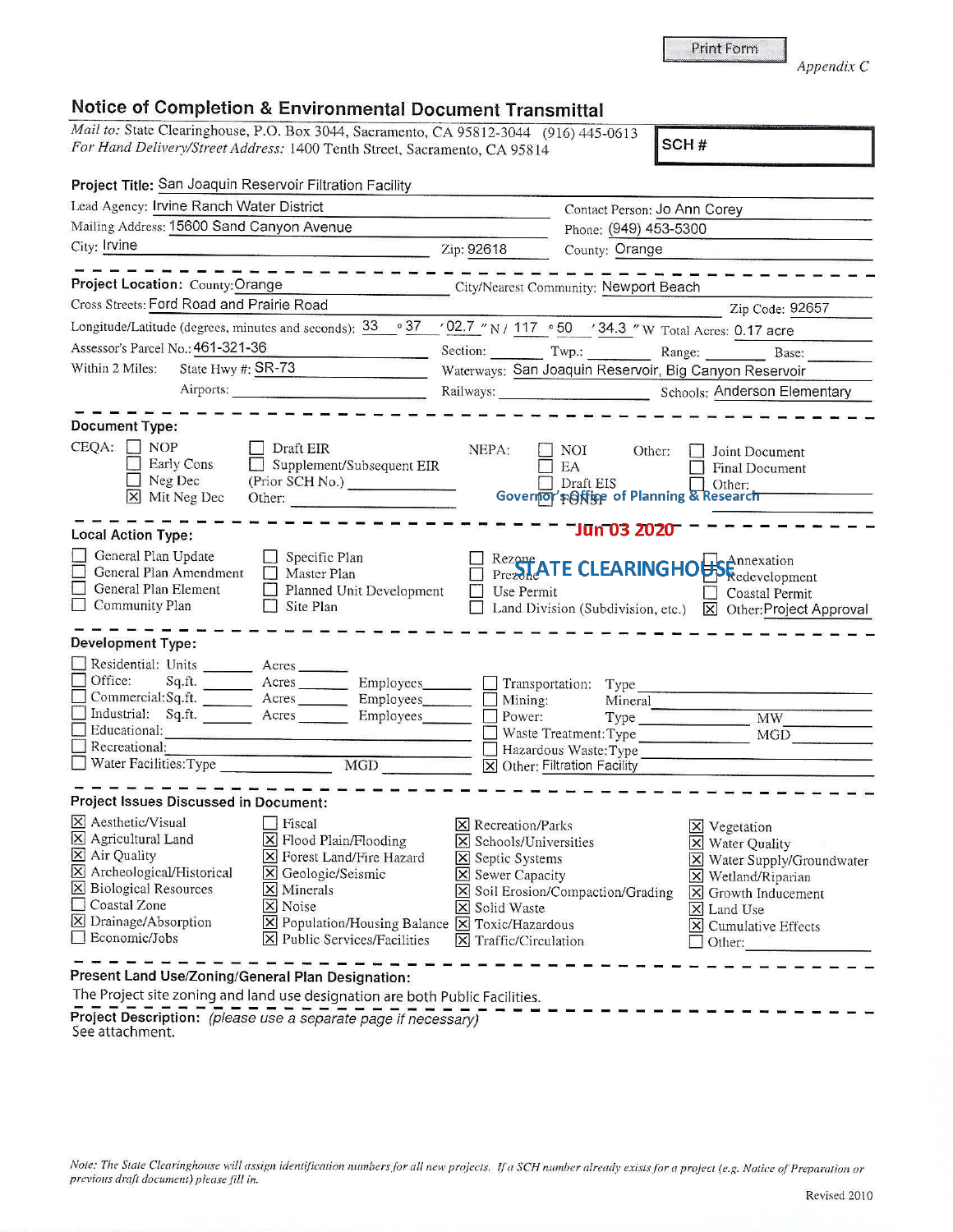## Reviewing Agencies Checklist

 $\overline{E}$ 

| Air Resources Board                                                                                                                                                                                            | X                       | Office of Historic Preservation                                                           |
|----------------------------------------------------------------------------------------------------------------------------------------------------------------------------------------------------------------|-------------------------|-------------------------------------------------------------------------------------------|
| Boating & Waterways, Department of                                                                                                                                                                             |                         | Office of Public School Construction                                                      |
| $\overline{X}$<br>California Emergency Management Agency                                                                                                                                                       |                         | Parks & Recreation, Department of                                                         |
| California Highway Patrol                                                                                                                                                                                      |                         | Pesticide Regulation, Department of                                                       |
| Caltrans District #                                                                                                                                                                                            |                         | Public Utilities Commission                                                               |
| Caltrans Division of Aeronautics                                                                                                                                                                               | Χ                       | Regional WQCB #8                                                                          |
| Caltrans Planning<br>$\sf X$                                                                                                                                                                                   | X.                      | Resources Agency                                                                          |
| Central Valley Flood Protection Board                                                                                                                                                                          |                         | Resources Recycling and Recovery, Department of                                           |
| Coachella Valley Mtns. Conservancy                                                                                                                                                                             |                         | S.F. Bay Conservation & Development Comm.                                                 |
| <b>Coastal Commission</b>                                                                                                                                                                                      |                         | San Gabriel & Lower L.A. Rivers & Mtns. Conservancy                                       |
| Colorado River Board                                                                                                                                                                                           |                         | San Joaquin River Conservancy                                                             |
| Conservation, Department of<br>$\mathsf{X}\,$                                                                                                                                                                  |                         | Santa Monica Mtns. Conservancy                                                            |
| Corrections, Department of                                                                                                                                                                                     |                         | <b>State Lands Commission</b>                                                             |
| Delta Protection Commission                                                                                                                                                                                    |                         | SWRCB: Clean Water Grants                                                                 |
| Education, Department of                                                                                                                                                                                       | $x -$                   | SWRCB: Water Quality                                                                      |
| <b>Energy Commission</b>                                                                                                                                                                                       |                         | SWRCB: Water Rights                                                                       |
| Fish & Game Region # 5                                                                                                                                                                                         |                         | Tahoe Regional Planning Agency                                                            |
| Food & Agriculture, Department of                                                                                                                                                                              | X                       | Toxic Substances Control, Department of                                                   |
| Forestry and Fire Protection, Department of                                                                                                                                                                    | $\overline{\mathsf{x}}$ | Water Resources, Department of                                                            |
| General Services, Department of                                                                                                                                                                                |                         |                                                                                           |
| Health Services, Department of                                                                                                                                                                                 | х                       | California Department of Water Resources,<br>Other: Division of Safety of Dams            |
| Housing & Community Development                                                                                                                                                                                |                         | Other:                                                                                    |
| $\mathsf{X}$<br>Native American Heritage Commission                                                                                                                                                            |                         |                                                                                           |
| Local Public Review Period (to be filled in by lead agency)<br>Starting Date June 3, 2020                                                                                                                      |                         | Ending Date July 2, 2020                                                                  |
|                                                                                                                                                                                                                |                         |                                                                                           |
|                                                                                                                                                                                                                |                         |                                                                                           |
|                                                                                                                                                                                                                |                         |                                                                                           |
|                                                                                                                                                                                                                |                         |                                                                                           |
|                                                                                                                                                                                                                |                         | Applicant: Jo Ann Corey, Irvine Ranch Water District<br>Address: 15600 Sand Canyon Avenue |
|                                                                                                                                                                                                                |                         |                                                                                           |
|                                                                                                                                                                                                                |                         | City/State/Zip: Irvine, CA 92618<br>Phone: (949) 453-5300                                 |
|                                                                                                                                                                                                                |                         |                                                                                           |
| Lead Agency (Complete if applicable):<br>Consulting Firm: LSA Associates, Inc.<br>Address: 20 Executive Park, Suite 200<br>City/State/Zip: Irvine, CA 92614<br>Contact: Nicole Dubois<br>Phone: (949) 553-0666 |                         |                                                                                           |
| Signature of Lead Agency Representative:                                                                                                                                                                       |                         | Date: $5/26/20$                                                                           |

Lead Agencies may recommend State Clearinghouse distribution by marking agencies below with and "X".